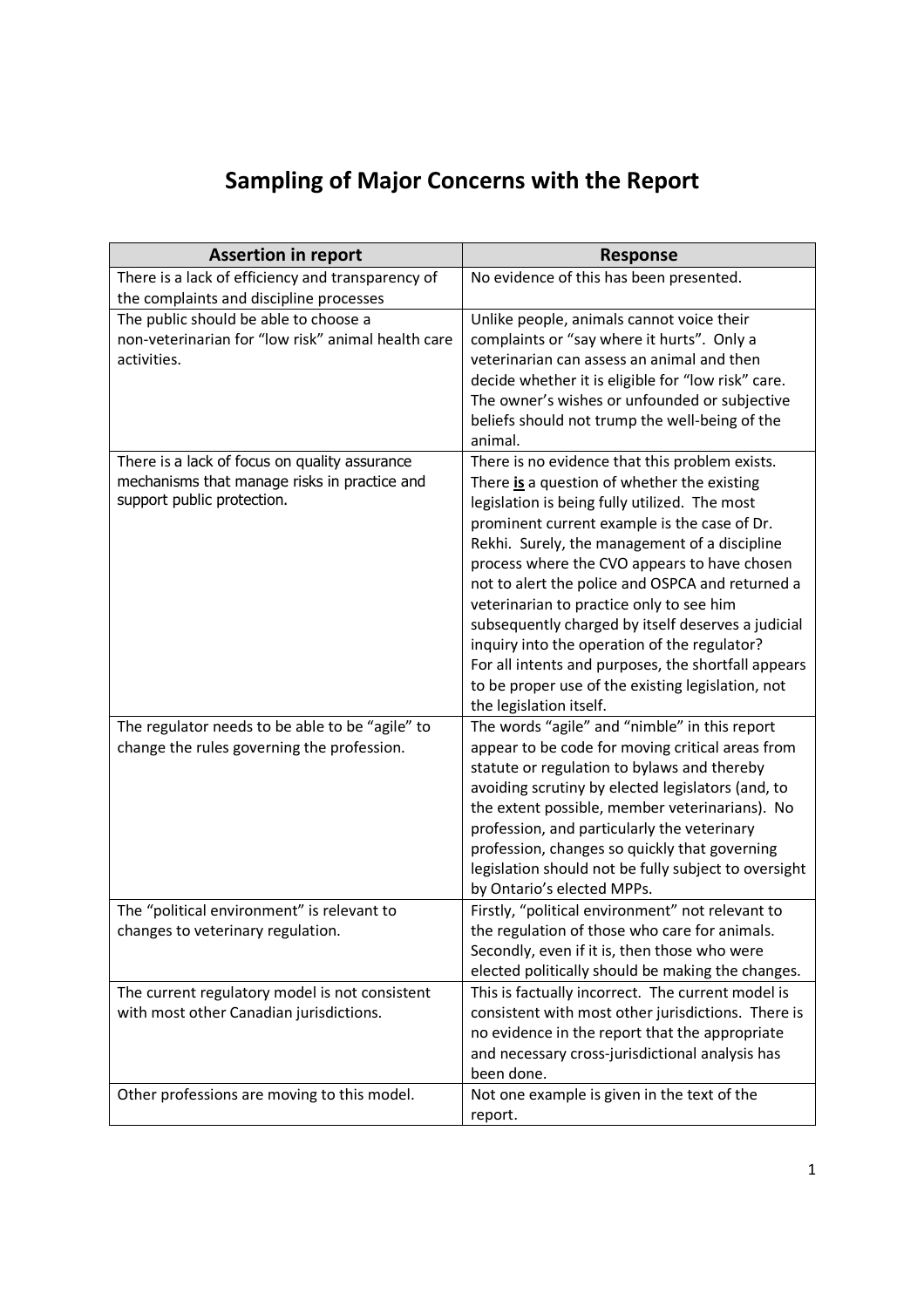| <b>Assertion in report</b>                                                                              | <b>Response</b>                                                                                  |
|---------------------------------------------------------------------------------------------------------|--------------------------------------------------------------------------------------------------|
| The CVO should regulate all animal health                                                               | This proposal is unreasonable. Other professions                                                 |
| professions.                                                                                            | (as is the case with doctors and nurses, for                                                     |
|                                                                                                         | example) should have their own regulatory                                                        |
|                                                                                                         | bodies. One regulator for more than one                                                          |
|                                                                                                         | professional body would inevitably create                                                        |
|                                                                                                         | unmanageable conflicts of interest and raise,                                                    |
|                                                                                                         | with the necessary bureaucracy, veterinary                                                       |
|                                                                                                         | licence fees to horrific levels.                                                                 |
| Continuing competence has clearly become a                                                              | No evidence is presented that there is any                                                       |
| factor in assuring safe practice over time                                                              | problem, or, if there is none, that it cannot be                                                 |
|                                                                                                         | easily dealt with under the existing legislation.                                                |
| The report proposes "increased emphasis on                                                              | First, no evidence of a problem with the existing                                                |
| regulating the system, and not just the individual                                                      | system is presented. Secondly, such a proposal                                                   |
| licensee, to ensure that risks are mitigated. In the<br>case of veterinary medicine, this speaks to the | shows a departure from the self-regulatory                                                       |
| regulation of veterinary technicians within the                                                         | model. If there is to be a departure from that                                                   |
| model to better ensure standards of animal care                                                         | model, with a move to a system that is similar,<br>for example, to restaurant safety inspection, |
| are met"                                                                                                | would it not make more sense to simply have a                                                    |
|                                                                                                         | provincial department that has full responsibility                                               |
|                                                                                                         | for such oversight?                                                                              |
| The report recommends "an increased role of                                                             | Again, this is a departure from the independent,                                                 |
| public members on Councils and Boards of                                                                | self-regulatory model. Again, if this sort of                                                    |
| Directors, demonstrating a strong balanced                                                              | change is sought, why not move regulation of the                                                 |
| public voice in overall regulatory governance and                                                       | profession to a provincial government                                                            |
| decision making".                                                                                       | department?                                                                                      |
|                                                                                                         | It is appropriate to have one or two public                                                      |
|                                                                                                         | members on committees to ensure that "a view                                                     |
|                                                                                                         | from outside the profession is discussed".                                                       |
|                                                                                                         | However, practicing veterinarians should always                                                  |
|                                                                                                         | be the majority on all committees and panels.                                                    |
| The report, in its discussion of "Principle Based                                                       | The focus must always be on the provision of the                                                 |
| Approach", proposes a focus on motivation,                                                              | proper medical and surgical care of the animals.                                                 |
| partners and the public.                                                                                | While wrong-doers' motivation is a secondary                                                     |
|                                                                                                         | concern, the primary concern of the regulator                                                    |
|                                                                                                         | should be the animals' welfare.                                                                  |
|                                                                                                         | While the public should be well-informed, there's                                                |
|                                                                                                         | nothing in the existing legislation that prevents                                                |
|                                                                                                         | this. The public should not get a "vote" on what                                                 |
|                                                                                                         | is good animal care. Veterinarians know what it                                                  |
|                                                                                                         | is and can provide it. ("The public" is not always                                               |
|                                                                                                         | right. If it was, Canada would still have capital                                                |
|                                                                                                         | punishment.)                                                                                     |
| There should be mandatory alternative dispute                                                           | A member complained against (and the                                                             |
| resolution in some disputes.                                                                            | complainant) should always have the option of                                                    |
|                                                                                                         | formal regulatory review, along with the court                                                   |
|                                                                                                         | system. Mandatory ADR is currently in the news                                                   |